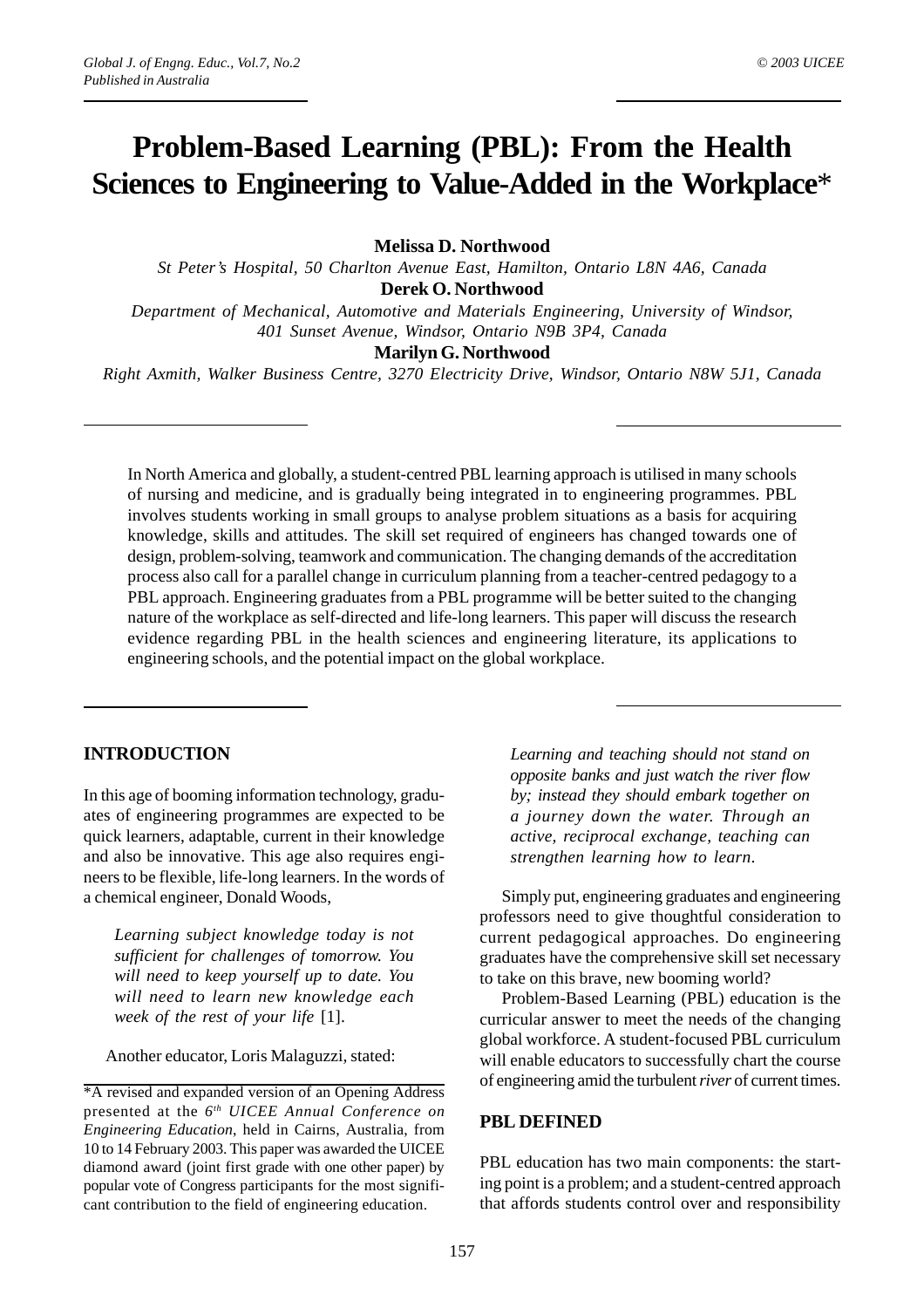for their own learning [2]. This is in contrast to traditional programmes that are teacher-centred, where the teacher or textbook determines what the student should know [1]. The teacher in PBL is the facilitator, coach, or *guide on the side*, rather than the *sage on the stage*. The PBL curriculum is organised around a series of problems and the conditions for learning favour self-directed learning, group work, critical thinking and self-reflection [2].

Exploring the literature on PBL reveals that many words are used to describe this teaching method: research project; case method; design project; experiential encounter; project-oriented; cooperative learning; explanation-based learning; active learning; or small group learning [1]. This is not even an all-inclusive list. No matter how it is described, essentially PBL is *Learning which results from the process of working towards the understanding or resolution of a problem* [3].

PBL was originally conceived to involve small groups of five to ten students with a faculty member as the tutor. This is the structure at many Canadian schools of nursing and medicine. However, PBL has been adapted to large groups, particularly in engineering programmes [2]. For example, this is the application in the chemical engineering programme at McMaster University, Hamilton, Canada.

PBL curricula can also include tutorless groups or groups with a *wandering tutor* [4]. In the case of the tutorless groups, students' group process and facilitation skills are developed first in order for students themselves to lead a group. The wandering tutor scenario generally involves a faculty member as the tutor being available to many small groups that operate concurrently in one classroom. Thus, PBL can be integrated into an engineering curriculum along a continuum from completely integrated problems to a hybrid curriculum where several PBL classes are offered with lecture courses [2].

The PBL process consists of six steps, as follows:

- Exploration of the problem and generation of hypotheses;
- Identification of learning issues (based on prior knowledge) and information sources;
- Information gathering and independent study;
- Critical discussion of the knowledge acquired (in a group setting);
- Application of knowledge to solve the problem;
- Reflection on the process and provision of feedback [1][2].

This process is distinctly different than a traditional approach. In a traditional programme, students embark on learning by being told what they need to know, learning it and then being given a problem to illustrate how to use what they have learned [1]. This is a linear, teacher-centred process. Conversely, in PBL, the learning begins with a problem, students identifies what they need to know, they learn it, they apply it to the solution of the problem and, most likely, they generate more problems and more learning needs in this cyclical process [1].

The theoretical rationale for the PBL approach is rooted in cognitive psychology. Prior knowledge is an important determinant of the amount and type of new knowledge that can be integrated and this prior knowledge needs to be activated in the context of information being studied [5]. Thus, by starting with a problem, the student is able to identify his/her learning needs and structure the acquisition of new knowledge accordingly.

The way knowledge is structured in the memory ultimately affects its ability to be retrieved. This is the dilemma often seen in traditional programmes. Students cannot use knowledge they have learned from a lecture or a textbook in the practice setting [5]. The ability to use this memory depends on contextual cues; the use of a problem around which to organise knowledge provides such a cue and facilitates recall of the information [5]. Education based on a philosophy of PBL is a building process that is exciting and motivating to the adult learner.

The PBL process was first developed as an alternative to traditional medical education and was implemented in 1969 in the medical school at McMaster University [2]. PBL curricula have spread worldwide in many other disciplines, such as engineering, but also including nursing, architecture and business [1][2].

Due to the prevalent use of PBL, particularly in health sciences education, a significant amount of published research exists to support its use as an effective curriculum design.

## **SUPPORT FOR SELF-DIRECTED LEARNING: RESEARCH ON PBL**

The main question raised by the engineering educator is *will PBL work?* Many studies in both the health sciences and engineering have sought to answer this question. These studies will be summarised using Kirkpatrick's hierarchy levels of evaluation [6]. It should be noted that Kirkpatrick is a medical educator.

The levels of evidence range from the simplest to most complex: participation, reaction, learning, performance and impact. Studies that evaluate participation look at whether or not students attended class. An examination of reaction involves determining how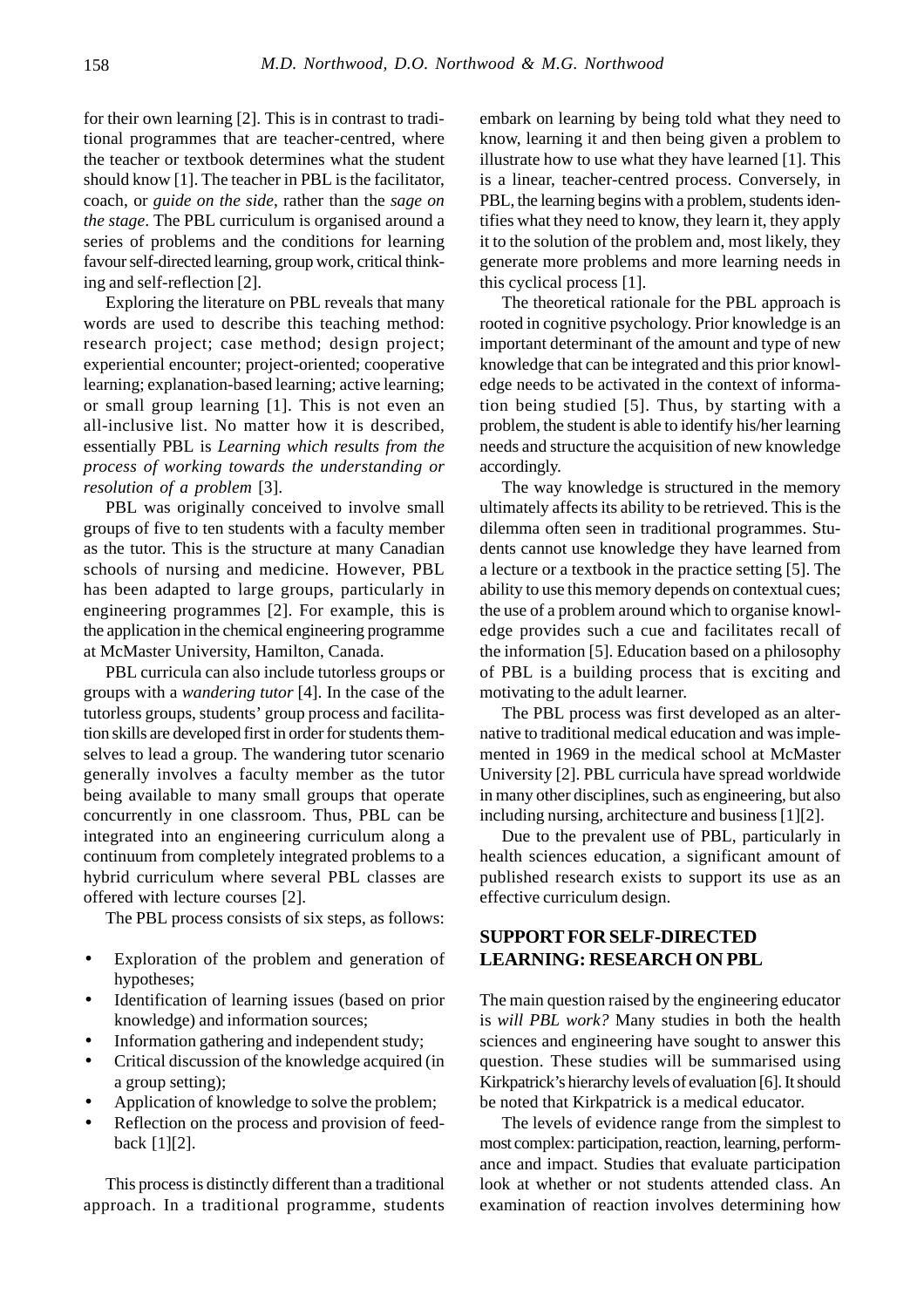students feel about PBL. Learning is typically measured by standardised tests of gains in knowledge. Performance evaluates actual changes in students' behaviours. An evaluation of impact is the most important – yet challenging – to measure, as it looks at the impact a PBL curriculum has made on the delivery of engineering services. No literature could be located on this topic; it is certainly an unexplored area.

In the medical literature, the reaction of students and faculty in medical and nursing schools using a PBL approach has been addressed in six qualitative studies and six quantitative studies [2]. PBL students tend to rate their experiences more favourably than their traditional programme counterparts. Studies of faculty have found that the opportunity to interact on a more personal level with students was cited as a primary source of satisfaction [2].

Limitations to the PBL approach were noted by students and included: concern whether they were learning all of the essential content, problematic group process issues and inconsistent expectations of faculty. Faculty described the loss of control and difficulty with evaluation as limiting factors to their satisfaction [2].

The bulk of the engineering literature on the reaction of engineering students to a PBL curriculum has been done at Aalborg University in Denmark [7]. A large-scale evaluation of PBL was undertaken utilising questionnaires to study the reactions of students, employers, graduates and external examiners. It was noted that students:

- Chose to go to Aalborg because of PBL;
- Are enthusiastic about group work;
- Felt PBL prepared them for graduation;
- Felt better prepared in management, cooperation, problem-solving, teamwork, and general technical knowledge [7].

In addition, the external examiners felt that students' project work prepared them beyond technical information. The employers felt that the strong interaction with private companies during the project work was very beneficial and that PBL students were more cooperative. Half of the graduates, practicing engineers, felt that the source of their professional knowledge was from the project work. Students did express some concerns, namely that they felt worse prepared in detailed textbook and fundamental knowledge and described a feeling of *diffuseness* about technical coherence [7].

In summary, engineering and health science students and faculty rate PBL positively; they enjoy the educational process.

To evaluate the learning outcomes of PBL in the health sciences, Albanese and Mitchell conducted a meta-analysis of all printed studies with PBL in the title published between 1972 and 1992 [8]. The evidence from this review was slightly in favour of non-PBL programmes when outcomes are measured with traditional multiple-choice tests [8]. More recent evidence suggests that the differences may actually not be significant [2].

In engineering research, external examiners surveyed in the Aalborg experiment found no differences in the level of thesis work between PBL and traditional students. Eighty percent of Aalborg graduates pass their final exams and have a lower dropout rate than traditional engineering programmes in Denmark [7].

With respect to actual performance, the bulk of the research has been done in the health sciences where PBL curricula have been in place longer and more consistently. PBL learners in medical programmes demonstrated better clinical performance [2]. Another study of nursing students reported that PBL students felt better prepared in communication and self-directed activity, but that there was no statistically significant difference in their perceived abilities related to clinical functioning and decision-making [2]. Selfdirected learning and life-long learning are skills in which PBL students perform exceptionally well [2]. PBL students spend more time in the library, check out more library books, and use a wider variety of written materials [8]. PBL students also place greater emphasis on journals and online literature searches [2]. These behaviours suggest that a PBL curriculum promotes life-long learning abilities in students.

Much more quality research is needed on the subject of empirical support for PBL. In particular, the performance of engineering students in PBL curricula warrants examination. Also, neither the health sciences nor the engineering literature report studies of the impact of PBL educated employees on the delivery of health care and engineering services.

Summing up, the faculty and student reports of satisfaction suggest PBL is a viable and stimulating method of education. Being satisfied with the curriculum facilitates motivation, which prolongs time at study, and should positively influence achievement. In addition, working in small groups facilitates the development of collegiality [9]. The PBL process means students are working together to solve problems by dealing effectively with disagreements and conflicts of opinion. These are skills that are critical in the workplace in these times of tight resource allocation and competitive markets.

A PBL curriculum is a logical fit for developing this required skill set for engineers of problem-solving,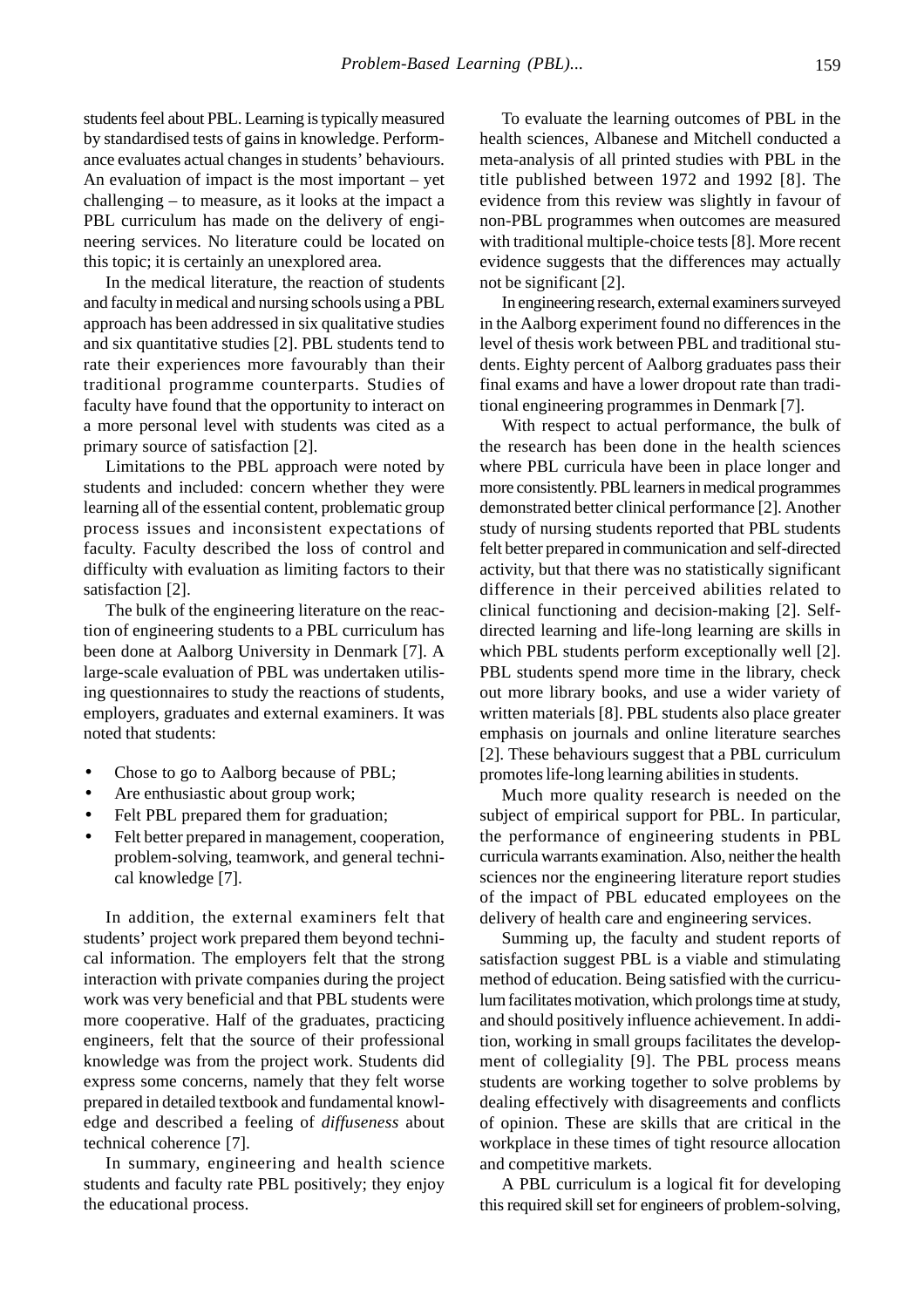teamwork and effective communication, as has been stated:

[PBL] *has been introduced because of a new emphasis on producing a* well-rounded *graduate, ie someone with not only a sound knowledge of engineering science, but also a whole raft of vital professional skills and a creative and enquiring mind* [3].

### **ENGINEERING CURRICULUM AND PBL**

With a number of notable exceptions, most engineering programmes have been based on a very traditional curriculum and way of teaching [10]. The curriculum consisted of a number of subjects (eg mathematics, physics, mechanics, thermodynamics, etc), normally five to seven per semester. Almost all were taught using traditional classroom teaching methods; some subjects were taught in combination with laboratory experiments [10]. Each subject was taught by an individual teacher with an examination for each subject at the end of the semester. These subject cores are isolated from each other by strict boundaries and the student studies the theory first and then attempts to apply it in practice [11].

In contrast, the notable exceptions are found internationally in engineering education. At McMaster University, the engineering programme has used a PBL approach for the past 20 years. Prior to the initiation and development of this PBL programme, engineers Crowe and Woods examined the undergraduate programme by participating in classes to determine what the students were learning and where the specific difficulties were with course content [12]. Aalborg University implemented a PBL curriculum in 1974 [7]. Monash University in Australia and the University of Manchester in England have programmes and courses with a PBL curriculum [3][13]. In Singapore, both Temasek Polytechnic and the Republic Polytechnic have completely PBL curricula for computer, electrical and industrial systems engineering diploma programmes [14][15]. Other universities across the world do have courses in their engineering programmes that are conducted with a PBL approach [16].

The movement towards a PBL approach has erupted from the considerable examination and criticism of the traditional approach. Dr Bill Wulf, the current President of the National Academy of Engineering in the USA, states that the traditional engineering curriculum has not been fundamentally updated since World War II and, therefore, has not kept pace with rapid changes in engineering brought about by advances in technology [17]. He stresses that it is important for engineers to appreciate the human dimensions of technology, understand global issues, be sensitive to cultural diversity and know how to communicate effectively. Many students graduate deficient in these areas and companies often need to invest one to two years in on-the-job training to fully prepare engineering graduates for the workplace [17].

Another compelling argument on the need for a change from the traditional curriculum has been proposed by Moesby [18]. He suggests that the one problem facing modern engineering education is how to adapt quickly to an ever-changing world and to keep up with an almost exponential growth of knowledge. He argues that the knowledge that students can acquire within a given timeframe is limited, so they will know relatively less of the current knowledge available when they finish at university, compared with the knowledge present when they actually started. He argues that we must endow students with the skills and competence to seek and utilise new knowledge independently.

Furthermore, Dale, in his *Cone of Learning* model, suggests that people learn and retain 20% of what they hear, 30% of what they see, 50% of what they see and hear, 70% of what they say, and 90% of what they experience directly or practice doing [19]. This concept is very much in keeping with an old Chinese proverb, which nicely summarises the difference between traditional subject-oriented education and the project-oriented educational model of PBL [20]:

> *Tell me and I will forget Show me and I will remember Involve me and I will understand Step back and I will act.*

In PBL, the learning process is based on a real life problem, such as the workplace or research setting [21]. PBL gives the students the responsibility and opportunity to identify what kind of information they need and how to combine facts and knowledge from different areas in order to find out how problems can be solved. Perhaps Winston Churchill summarised this best of all: *I am always ready to learn although I do not always like to be taught*. PBL students learn to be and become self-evaluating. All of these abilities are key skills for their future working lives [17].

# **ENGINEERING ACCREDITATION: PBL IS CENTRAL**

The accreditation criteria in North America have been evolving over recent years, but have undergone far greater changes in the USA than in Canada. The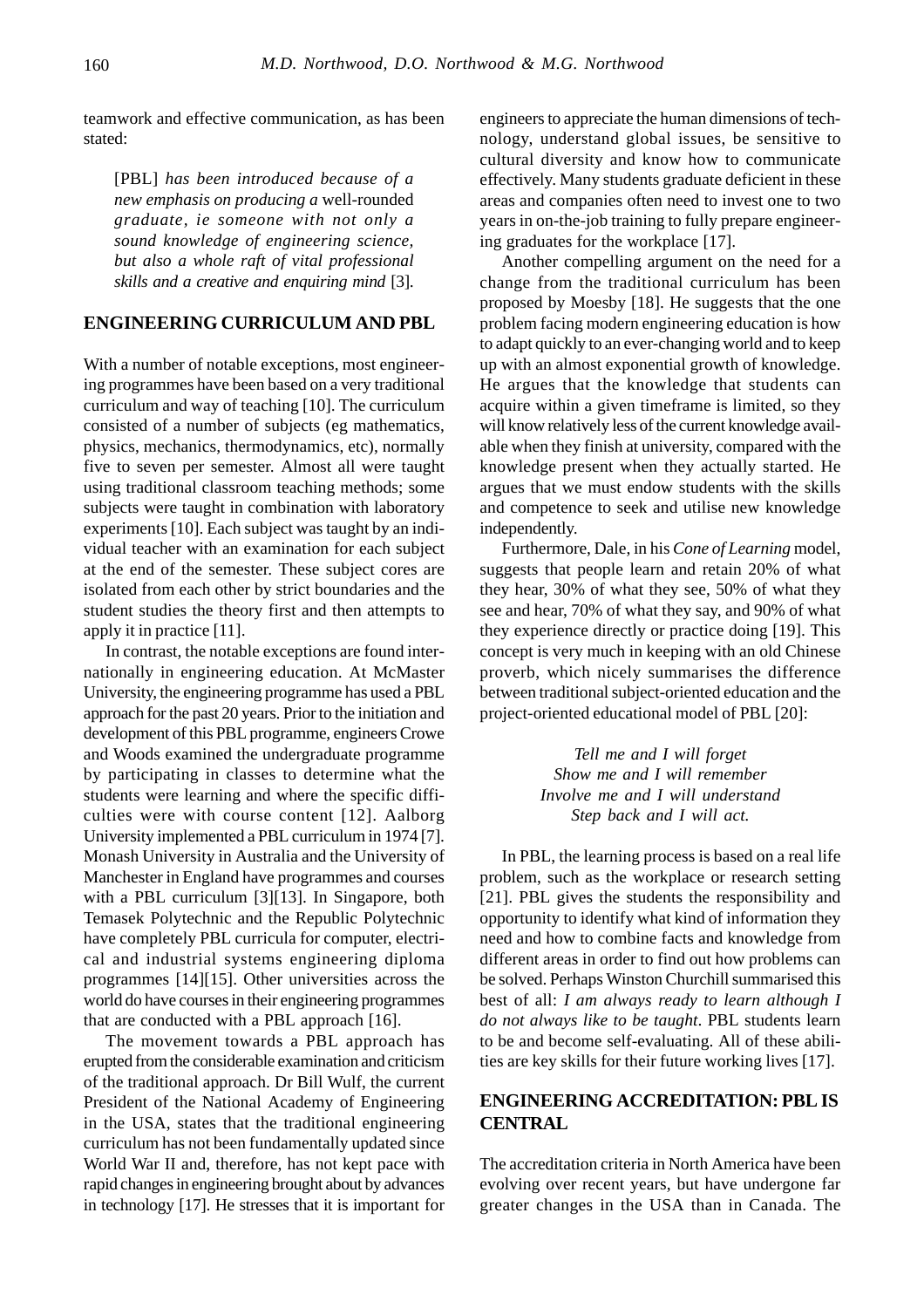Accreditation Board for Engineering and Technology (ABET) system in the USA has moved to an outcomes assessment approach rather than the prescriptive approach still taken by the Canadian Engineering Accreditation Board (CEAB) in Canada, where the curriculum is defined in Accreditation Units (AUs) in mathematics, basic sciences, engineering sciences and engineering design, and complementary studies [22][23].

ABET requires engineering programmes to demonstrate that their graduates have the following:

- An ability to apply knowledge of mathematics, science and engineering;
- An ability to design and conduct experiments, as well as to analyse and interpret data;
- An ability to design a system, component or process to meet desired needs;
- An ability to function on multidisciplinary teams;
- An ability to identify, formulate and solve engineering problems;
- An understanding of professional and ethical responsibility;
- An ability to communicate effectively;
- The broad education necessary to understand the impact of engineering solutions in a global and societal context;
- A recognition of the need for, and an ability to engage in, life-long learning;
- A knowledge of contemporary issues;
- An ability to use the techniques, skills and modern engineering tools necessary for engineering practice.

Although some of these outcomes can be achieved by the traditional use of lectures and homework assignments, a more powerful approach is to implement a PBL-based engineering programme that meets all of these objectives and develops students' ability to function on multidisciplinary teams [24]. Although the CEAB criteria are not as focused on the outcomes assessment, there is an increasing acknowledgement in the criteria of need that the engineer:

- *Be adaptive, creative, resourceful and responsive to changes in society, technology and career demands* (Section 2.1.3).
- *Be aware of the role and responsibilities of the professional engineer in society and the impact that engineering in all its forms makes on the environmental, economic, social, and cultural aspirations of society* (Section 2.1.4).
- *To function as an effective member of a team and to be able to communicate both within the*

*profession and with society at large* (Section 2.1.5) [23].

Many of these needs can be satisfied better when the engineer has undertaken a PBL-based programme as a student rather than a *traditional* programme.

# **VALUE-ADDED IN THE ENGINEERING WORKPLACE**

The skills and knowledge base that engineering students of a PBL curriculum acquire directly affect and enhance their ability to be more successful engineers upon graduation. The skills demanded by employers today have changed radically with the technological explosion. Good reading and writing skills are no longer enough. The skills essential in today's worker also include: computing, speaking, listening, solving problems, managing oneself, knowing how to learn, working as part of a team, and leading others [25]. These skills are not readily developed and fostered in most traditional engineering programmes. It seems counter intuitive that universities remain some of the most conservative institutions. Why have teaching practices and curricula not changed at the same rate as the workplace?

However, as already noted, a PBL curriculum does develop these essential skills that employers are demanding. PBL gives students the responsibility and opportunity to:

- Identify what kind of information they need;
- Combine facts and knowledge from different areas;
- Find out how problems can be solved;
- Be self-evaluating.

As demonstrated in the health sciences literature, PBL students are life-long learners, and this is critical in ever-changing workplaces. The life-long learner will continually be updating his/her knowledge base and know-how and where to access this required information.

In addition, PBL students have studied real-life problems and have gained better insight into what to expect from their profession and what kind of knowledge will possibly be needed [11]. By learning the theory component in the context of a real-life problem, the student has better developed the cognitive structures that are needed to retrieve this information for its future use and application in the workplace.

Of particular importance are the group work skills that PBL engineering students develop. By working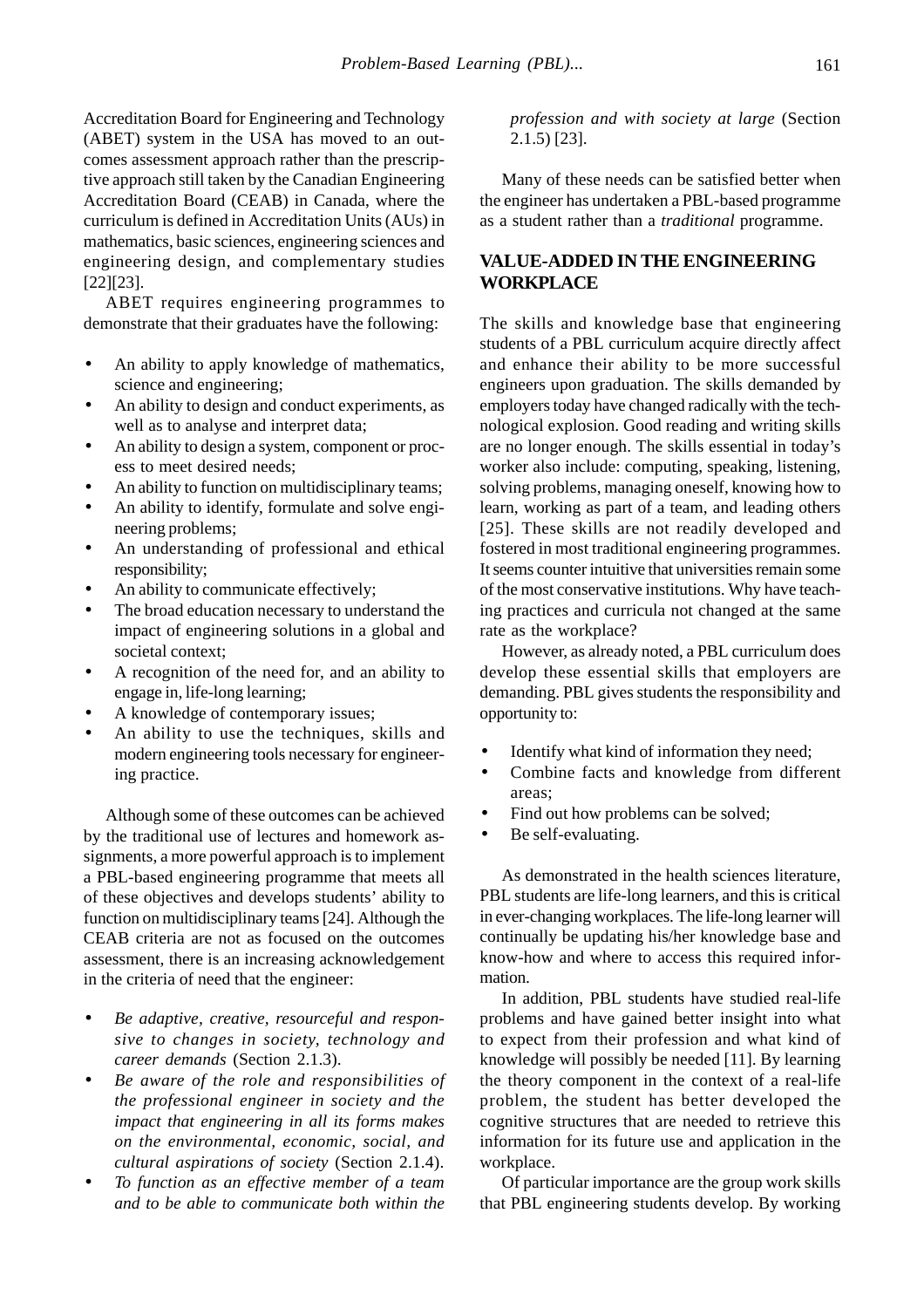in small groups to tackle real-life problems, collegiality and teamwork skills are developed [9]. There is a process of collaborative learning where the emphasis is having students work together to get a job done [9]. For example, this would be similar to what they would experience in the actual workplace. The collaborative skills that students must have and use include: leadership, decision-making, trust building, communication and conflict-management skills [24].

Finally, PBL students are more confident and feel better prepared to graduate [5]. All of these abilities are the key skills and attributes needed for success in the engineering workplace. Aalborg University is a pioneer in the field of PBL-based engineering education [26]. They have shown that

*PBL-education graduates and students leave university with better qualifications to tackle a wide range of new problems, across the traditional boundaries of disciplines. These students graduate with better qualifications in important work skills like cooperation, communication and management of the creative process. Against this background one would expect that the employers would welcome newly graduated PBL engineers - and this is indeed the case* [27].

#### **CONCLUSIONS**

Engineers are problem solvers. This is a statement with which very few educators would disagree. However, there is disagreement as to *how engineers are taught to be problem solvers?* [28]. Based on the evidence from over 30 years of experience in engineering programmes in Europe and North America, the answer to this question appears to be: *using a PBL-approach*.

PBL emphasises learning instead of teaching. Learning is not like pouring water into a glass; learning is an active process of investigation and creation based on learners' interest, curiosity and experiences, and should result in expanded insights, knowledge and skills [20][29].

Embarking on this path of curriculum revolution is not without its challenges. As stated by Glen O'Grady at the Republic Polytechnic:

*It is not difficult to find educators who are sympathetic to the principles of PBL but what is challenging is having the will, capacity, opportunity, and knowledge of how to apply these principles to specific*

*contexts. For those embarking on the path of implementing PBL, the way is often unmapped and the light is dim* [15].

Despite the easily imagined difficulties, all is not lost on the high seas. This does not mean that educators should not consider PBL. As the ancient proverb suggests, a journey of a thousand miles always begin with just one step. Total curriculum revolution does not happen overnight. As previously explored, PBL can be integrated within even one class using a wandering tutor model to explore an interesting problem. Taking that first step can start the exciting process towards curriculum innovation. Taking the initial risk will liberate educators from the riverbanks as they embark on a voyage of discovery with their students.

The need is present for change; the global and work environments demand it. Graduates from a PBL programme will be better suited to the changing nature of the workplace. As self-directed, life-long learners, these graduates will add value to the workplace by being adaptable to changes and being better able to help their companies compete in a global workplace.

#### **REFERENCES**

- 1. Woods, D.R., *Problem-Based Learning: How to Gain the Most from PBL.* Waterdown: Donald R. Woods Publisher (1994).
- 2. Rideout, E. and Carpio, B., *The Problem Based Learning Model of Nursing Education*. In: Rideout, E. (Ed.), Transforming Nursing Education through PBL. Boston: Jones and Bartlett Publishers (2001).
- 3. Manchester School of Engineering, Problem-Based Learning (2001),
- http://www.eng.man.ac.uk/engineering/pbl.htm 4. Woods, D., Problem-Based Learning, Especially in the Context of Large Classes, http://chemeng.mcmaster.ca/pbl/pbl.htm
- 5. Schmidt, H.G., Foundations of problem-based learning: some explanatory notes. *Medical Educ.*, 27, 422-432 (1993).
- 6. Harden, R., Grant, J., Buckley, G. and Hart, I., Best evidence medical education. *Medical Teacher*, 21, **6**, 553-562 (1999).
- 7. Kjersdam, F. and Enemark, S., Evaluation of the Aalborg Experiment (1994), http://www.auc.dk/fak-tekn/aalborg/engelsk/ evaluation.htm
- 8. Albanese, M. and Mitchell, S., Problem-based learning: A review of the literature on its outcomes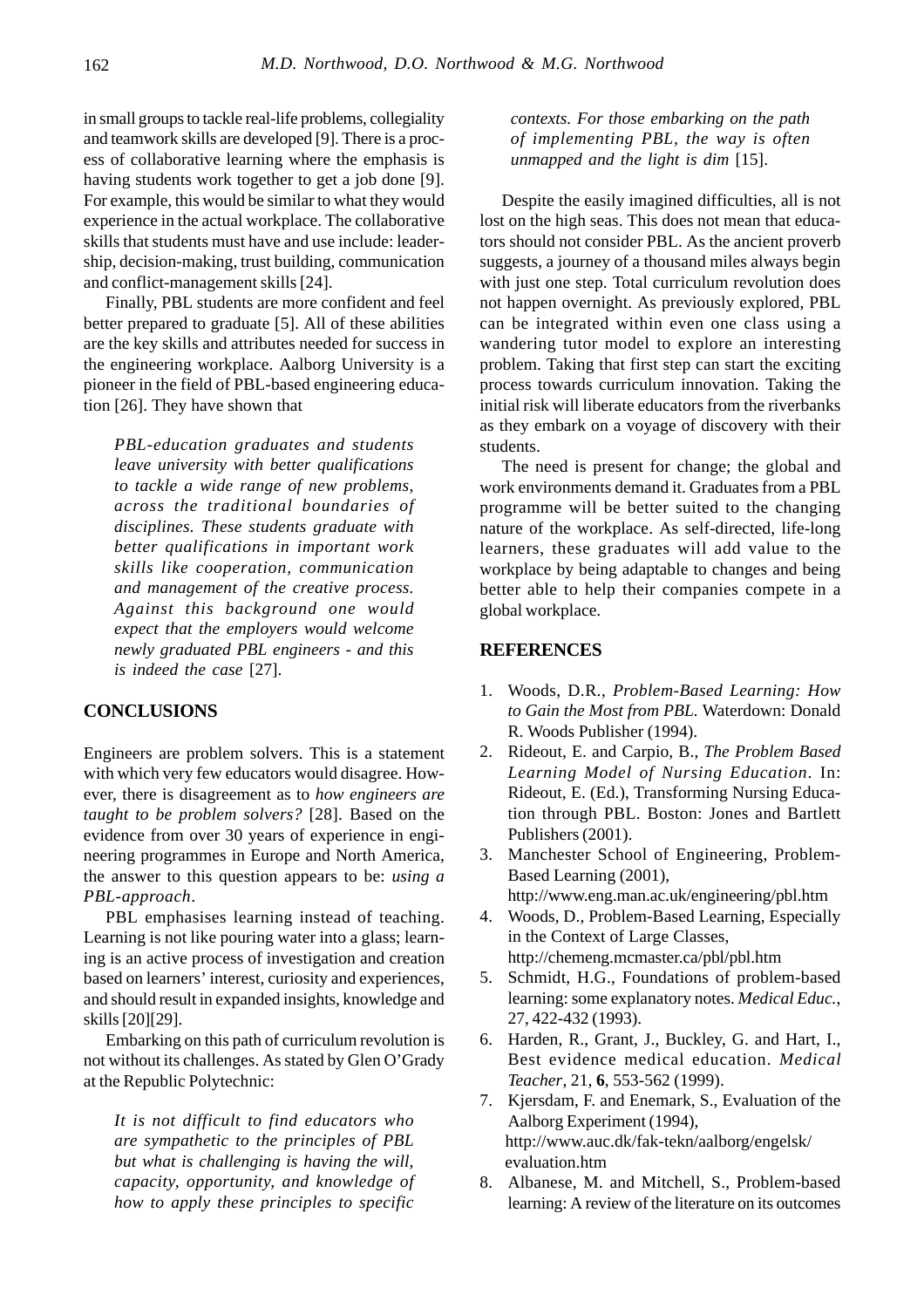and implementation issues. *Academic Medicine*, 68, **1**, 52-81 (1993).

- 9. Albanese, M. and Xakellis, G.C., Building collegiality: the real value of problem-based learning. *Medical Educ.*, 35, 1143 (2001).
- 10. Andersen, H. Experiences from a pedagogical shift in engineering education. *Global J. of Engng. Educ.*, 6, **2**, 139-144 (2002).
- 11. Fortelius, C. and Akerman, M-L., A Problem-Based Learning (PBL) approach in environmental monitoring for young adult and mature engineering students. *Proc. 3rd Global Congress on Engng. Educ.*, Glasgow, Scotland, UK, 91-94 (2002).
- 12. McMaster University, Excellence in Course or Resources Designs, http://www.mcmaster.ca/learning/awards/ crowe\_and\_woods.htm
- 13. Prpic, J.K. and Hadgraft, R.G., What is Problem-Based Learning? (1999), http://cleo.eng.monash.edu.au/teaching/learning/ strategy/whatispbl.html
- 14. Temasek Engineering School, Problem-Based Learning,

http://www-eng.tp.edu.sg/tpeng/cen/pbl.xml

- 15. O'Grady, G. (Ed.), Reflections on PBL (2002), http://www.rp.edu.sg/pbl/rpnewsletter\_issue1.pdf
- 16. Samford University, Who is Doing Problem-Based Learning? (2002), http://www.samford.edu/pbl/search/ whosearch.shtml
- 17. Sanoff, A.P., A quiet sort of revolutionary. *Prism*, 12, **1**, September, 26-30 (2002).
- 18. Moesby, E. From pupil to student a challenge for universities: an example of a PBL study programme. *Global J. of Engng. Educ.*, 6, **2**, 145-152 (2002).
- 19. Dale, E., *Audio-Visual Methods in Teaching* (3rd edn). Austin: Holt, Rinehart and Winston (1977).
- 20. Enemark, S., Innovation in surveying education. *Global J. of Engng. Educ.*, 6, **2**, 153-159 (2002).
- 21. Boud, D. and Feletti, G., *The Challenge of Problem-based Learning*. New York: Kogan Page (1977).
- 22. Accreditation Board for Engineering and Technology (ABET), Engineering Criteria 2000 (3rd edn). December, Baltimore: ABET (1997).
- 23. Canadian Council of Professional Engineers (CCPE). 2001 Accreditation Criteria and Procedures. Ottawa: CCPE (2001).
- 24. Shooter, S. and McNeill, M., Interdisciplinary collaborative learning in mechatronics at Bucknell University. *J. of Engng. Educ.*, 91, **3**, 339-344 (2002).
- 25. Bridges, W., Job shifts in the new economy. *Train-*

*ing and Development Magazine*, April (1999).

- 26. Kjersdam, F. and Enemark, S., The Aalborg Experiment. Project Innovation in University Education. Aalborg: Aalborg University Press (1994).
- 27. Kjærsdam, F., Engineering education for the knowledge society*. Proc. 3rd Global Congress on Engng. Educ.*, Glasgow, Scotland, UK, 87-90 (2002).
- 28. Wood, D., Wright, J.D., Hoffman, T.W., Swartman, R.K. and Doig, I.E., Teaching program solving skills. *Engng. Educ.*, December, 238-243 (1975).
- 29. Kolmos, A., Reflections on project work and problem-based learning. *European J. of Engng. Educ.*, 21, **2**, 141-148 (1996).

## **BIOGRAPHIES**



Melissa D. Northwood, RN, BScN, is a gerontological nurse who is employed as a Clinical Educator at St Peter's Hospital, a complex continuing care facility in Hamilton, Ontario, Canada. She is a graduate of a PBL curriculum, namely the Bachelor of Science in Nursing programme at McMaster

University, also in Hamilton. She is presently working with her colleagues at St Peter's on a model of PBL for continuing education of nursing staff.



Derek O. Northwood is currently Professor of Engineering Materials in the Department of Mechanical, Automotive and Materials Engineering at the University of Windsor, Windsor, Ontario, Canada. Prior to rejoining the University of Windsor in November 2002, he served from 1997-2002 as Dean of

Engineering and Applied Science at Ryerson University in Toronto, Ontario, Canada, where he implemented a massive programme of faculty renewal, enhanced the faculty's research profile, established the first graduate programmes in engineering, launched many initiatives in engineering education including the promotion of the *Women in Engineering* programme.

A materials engineer by training, Professor Northwood has published extensively with 229 papers in refereed international journals and 206 papers in refereed conference proceedings.